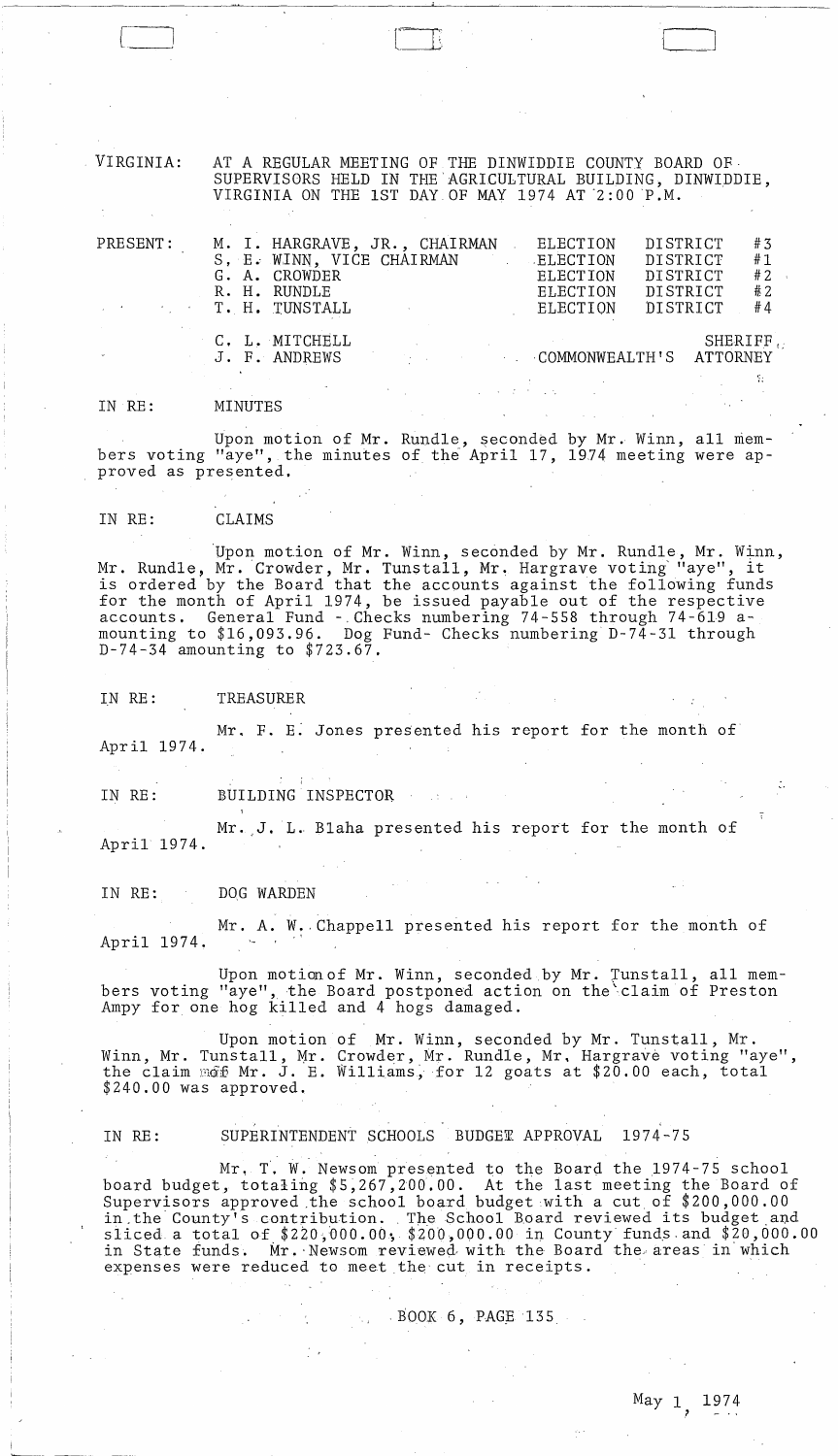Upon motion of Mr. Winn, seconded by Mr. Crowder, Mr. Winn, Mr. Crowder, Mr. Tunstall, Mr. Rundle, Mr. Hargrave voting "aye", the school board budget for the fiscal year 1974~75 presented this date by Mr. T. W. Newsom, Superintendent of Schools was approved.

#### IN RE: DIRECTOR DEPARTMENT SOCIAL SERVICES

Mr, King B. Talley presented to the Board an application for State Local Hospitalization. She recommended approval of this application.

Upon motion of Mr. Winn, seconded by Mr. Tunstall, Mr. Winn, Mr. Tunstall, Mr. Crowder, Mr. Rundle, Mr. Hargxave voting "aye", the SLH application of Ester Trotter was approved.

#### IN RE: DIRECTOR WATER AUTHORITY

Mr. Robert Ritchie discussed with the Board the status of<br>d sewer system to be installed in Northern Dinwiddie. Mr. the water and sewer system to be installed in Northern Dinwiddie. Ritchie said he had no idea when the design would be dcompleted, when bids would be .received, and bonds sold.

## IN RE: FIRE CHIEF - NAMOZINE VOLUNTEER FIRE DEPARTMENT - NEW RADIO

Mr. Fletcher Mayton appeared before the Board to request that they appropriated \$2,000.00 to assist the Namozine Volunteer Fire<br>Department in a purchase of a base station and a mobile unit. The base Department in a purchase of a base station and a mobile unit. station and mobile unit now in use had cost over \$800.00 in repairs this fiscal year and he felt they had served their purpose. ton further stated that the present base station and mobile unit were on a high band and all the other County radios were on a low band. The high band base station activated plectrons which alerted the members. To convert all of this to a low band frequency to fit in with the rest of the County system would be more expensive than the purchase of a new base station and mobile unit.

Upon motion of Mr. Tunstall, seconded by Mr. Rundle, Mr. Tunstall, Mr. Rundle, Mr. Winn, Mr. Crowder, Mr. Hargrave voting "aye", the Board of Supervisors appropriated \$2,000.00 to the Namozine Volunteer Fire Department for the purchase of a base station and a mobile unit.

.,-

الصحاف المراكبة

#### IN RE: COORDINATOR MENTAL HEALTH AND MENTAL RETARDATION SERVICES BOARD

Mr. Doug Leavell appeared before the Board to discuss with them the community mental health and mental retardations services act, better known as Chapter  $#10$ . Mr. Leavell told the Board that all the mental health and mental retardation services for the 19th Planning District would be coordinated through his group. All programs and all expenditures of monies would have to receive the approval of the local member jurisdictions. Dinwiddie was the only government in the Crater Planning District that had not joined the mental health and mental retardations services board. If Dinwiddie were to join, they could look forward to a cost of approximately \$1500.00 for the fiscal year 1974-75. The County would have two members on the Board. Dinwiddie County was presently contributing \$4,500.00 to the Southside Area Mental Hygiene presently contributing \$4,500.00 to the southside Area Mental hygiene<br>Clinic. This unit had not come under his group's control, but it was a good possibility it would next fiscal year. It was hoped at this time that there would be at least 75% funding by the State. Of course, not realizing what services the State might require of this Southside Area Mental Hygiene Clinic, the County's contribution of \$4,500.00 could go up or go down.

Upon motion of Mr. Winn, seconded by Mr. Tunstall, all-members voting "aye", the Board advised Mr. Leavell that they wished to discuss this amongtthemselves and with other member jurisdictions and render a decision at a later meeting.

Mr. Levell'thanked the Board for granting him permission to appear and that if he could answer any questions feel free to call him.

 $\mathbf{q}_1$  .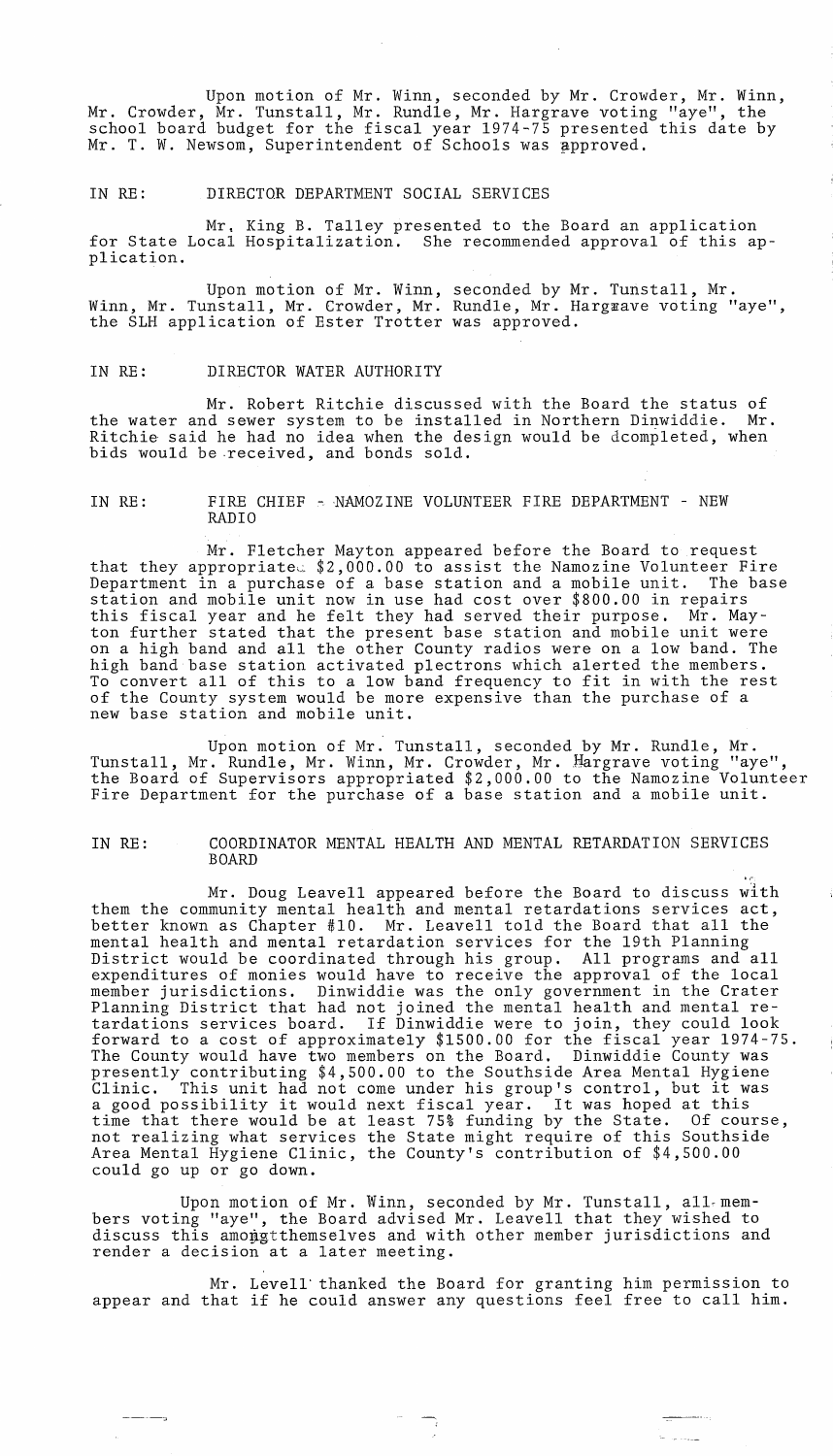#### IN RE: VIRGINIA DEPARTMENT OF HIGHWAYS

Mr. R. V. Lancaster, III, Resident Engineer, and Mr. B. C. Medlock, Assistant Resident Engeineer, represented the Highway Department before the Board.

Mr. Lancaster and the Board agreed that the public hearing on the:closing of Route 603 to truck traffic would be held on July 9, 1974 at 2:00 P.M. here in the Board meeting room of the Agricultural Building.

Mr. Lancaster requested from the Board their feelings on the building of an overpass at the railroad crossing at the South end of Collier Yard on Route 604. The total cost of this· construction would be approximately \$400,000.00 with the railroad assuming 1/3. Mr. Lancaster further stated that if the State Highway Department were to do this, it would mean these funds would come from the Secondary Road Budget for Dinwiddie County and other projects would have to be delayed.

After discussion, the Board was in agreement that they would like to think about this and asked Mr. Lancaster present to them the projects that most likely would be delayed if this overpass was built.

### IN RE: WATER SYSTEM - LEW JONES VILLAGE SUBDIVISION

Mr. Carl Mason, owner and developer of Lew Jones Village Subdivision, appeared before the Board in accordance with Section 15.1- 341 of the Code of Virginia, to present the design and specifications of the water system he planned for his subdivision.

According to 15.1-343 of the Code of Virginia, the governing body has 70 days in which to approve or disapprove this water system. If not, notified within 70 days, the developer may proceed with his water system provided he notifies the governing body by registered mail of his intent to do so. The governing body is authorized to disapprove the water system if it finds that such water system does not have an adequate source of supply, or that the system is not capable of serving the proposed number of connections by reason of inadequate pipes, mains, conduits, pumping stations, or otherwise.

Mr. Mason's presentation was accompanied by a letter from Mr. W. Allen Carter, Branch Manager of VAMAC, Incorporated in South Hill, Virginia. This letter stated that Mr. Mason's water system met the requirements outlined in the above code sections. Mr. Hargrave told Mr. Mason that he would like for the water authority's engineers R. Stuart Royer & Associates to check out this water system and· make a recommendation to the Board. Mr. Mason stated that if this was presented recommendation to the Board. Mr. Mason stated that if this was presented to commensurate the contract of the Royer and Associates, that the Board might as well turn his water system down today. In addition, Mr. Mason could not understand why the State Health Department people, Mr. Capato and Mr. Underhill would not serve the same purpose. They must review the system in its entirety prior to it being installed. The Board was in agreement that if the State Health Department reviewed every phase of the water system, that this would be sufficient for the Board to apthe water<br>prove it.

Upon motion of Mr. Winn, seconded by Mr. Tunstall, all members voting "aye", the Board took the following action:

1. Acknowledged receipt from Mr. Carl Mason of the design and specifications for his water system in Lew Jones Subdivision.

2. Instructed the County Administrator to contact the State Health Department to find out the eXEent of their review of this water system.

3. If this review was not sufficient to satisfy the Board then to advise Mr. Mason so that he may select another engineer to review this water system.

"

# $\sim 10^{11}$ BOOK 6, 'PAGE 136